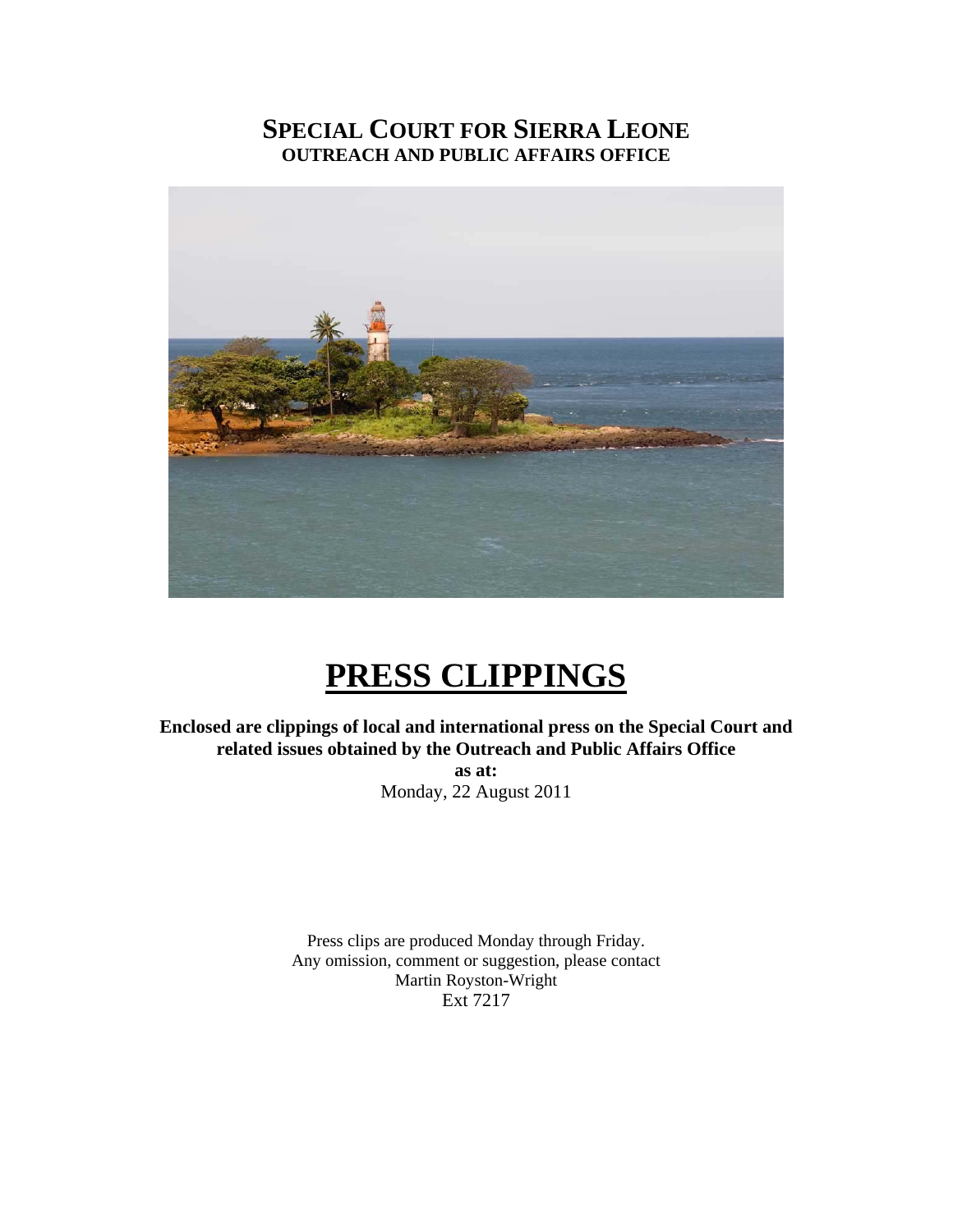| <b>Local News</b>                                                               |              |
|---------------------------------------------------------------------------------|--------------|
| Chief Justice Takes Lessons From Rwanda / Concord Times                         | Page 3       |
| <b>International News</b>                                                       |              |
| Rwanda Genocide Trials Leave a Mixed Legacy / The Los Angeles Times             | Pages 4-5    |
| Sri Lanka May Invoke Universal Jurisdiction to Contain LTTE Rump / Asia Tribune | Pages $6-10$ |
| Northfield Legal Center to Assist War-Crimes Victims / Northfield Patch         | Pages 11-13  |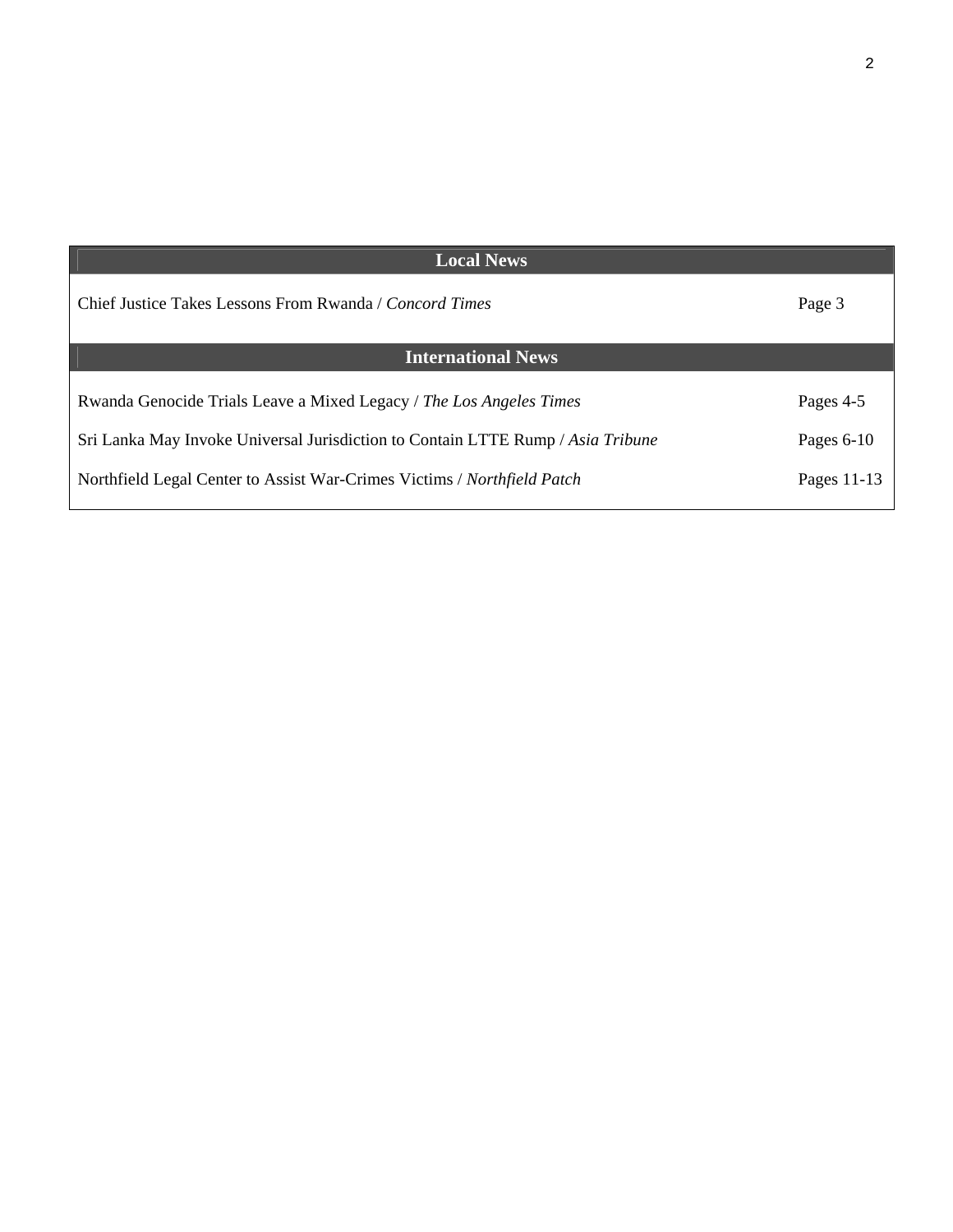Concord Times Friday, 19 August 2011

# are towarus Leone, they said. **Chief Justice takes** lessons in Rwanda



Sierra Leone's Chief Justice is in the Rwandan capital of Kigali on a four-day working visit to see how commercial courts function in that country.

Her Ladyship Justice Umu Hawa Tejan-Jalloh hopes to draw lessons from Rwanda's already established commercial courts to take back to Sierra Leone whose counterpart courts were only being established. She was received by her Rwandan counterpart, Chief Justice Aloysie Cyanzayire.

Speaking to the press upon arrival at the Kanombe International Airport in Kigali, Justice Tejan-Jalloh acknowledged that the Rwandan commercial courts had made a mark, which was the motivation of her visit.

"We heard so much about the strides Rwanda made and we thought we should come and see how far you have gone, so that when

we go back and utilise what you have done to bring this country to this position," she said.

Madam Tejan-Jalloh noted that the reason Rwanda was chosen was because the two countries have certain things in common.

"It is a way of healing" our own wounds to see somebody else who has gone through the same history being able to pick up the pieces and move ahead, and we would like to follow the footsteps so that our country too will be like Rwanda," she said.

"Our commercial courts are new. They were dodicated in December last year. We would like to see someone whose courts have done something. As you know, every country that has just gotten out of conflict tries as much to woo investors to come back, now Sierra Leone is open for investors."

Responding, Rwanda's Chief Justice Aloysie Cyanzayire said her

country's commercial courts will offer the Sierra Leonean delegation best practices, as well as tips to overcome the challenges that may arise.

"When people face a turbulent past. they have to use extra energy to get to where others are. This is what our two countries are doing by learning from one another." Cvanzavire said.

According to the president of Rwanda's Commercial High Court. Benoit Gakwaya Gatete. the commercial courts. were set up in 2008 and inherited a backlog of more than 33,000 cases. More than 85 percent of the cases have so far been cleared, he said.

He emphasized that well-functioning commercial courts encourage investments as no investor would want to invest in a country where they cannot get justice in case of any problem.

Justice Tejan-Jalloh is the third woman Chief Justice in Africa after Rwanda and Ghana.

During the visit, she and her delegation will visit the Supreme Court and the Commercial Court in Kigali and Musanze district.

On Tuesday evening. the delegation visited the Kigali Genocide Memorial Centre.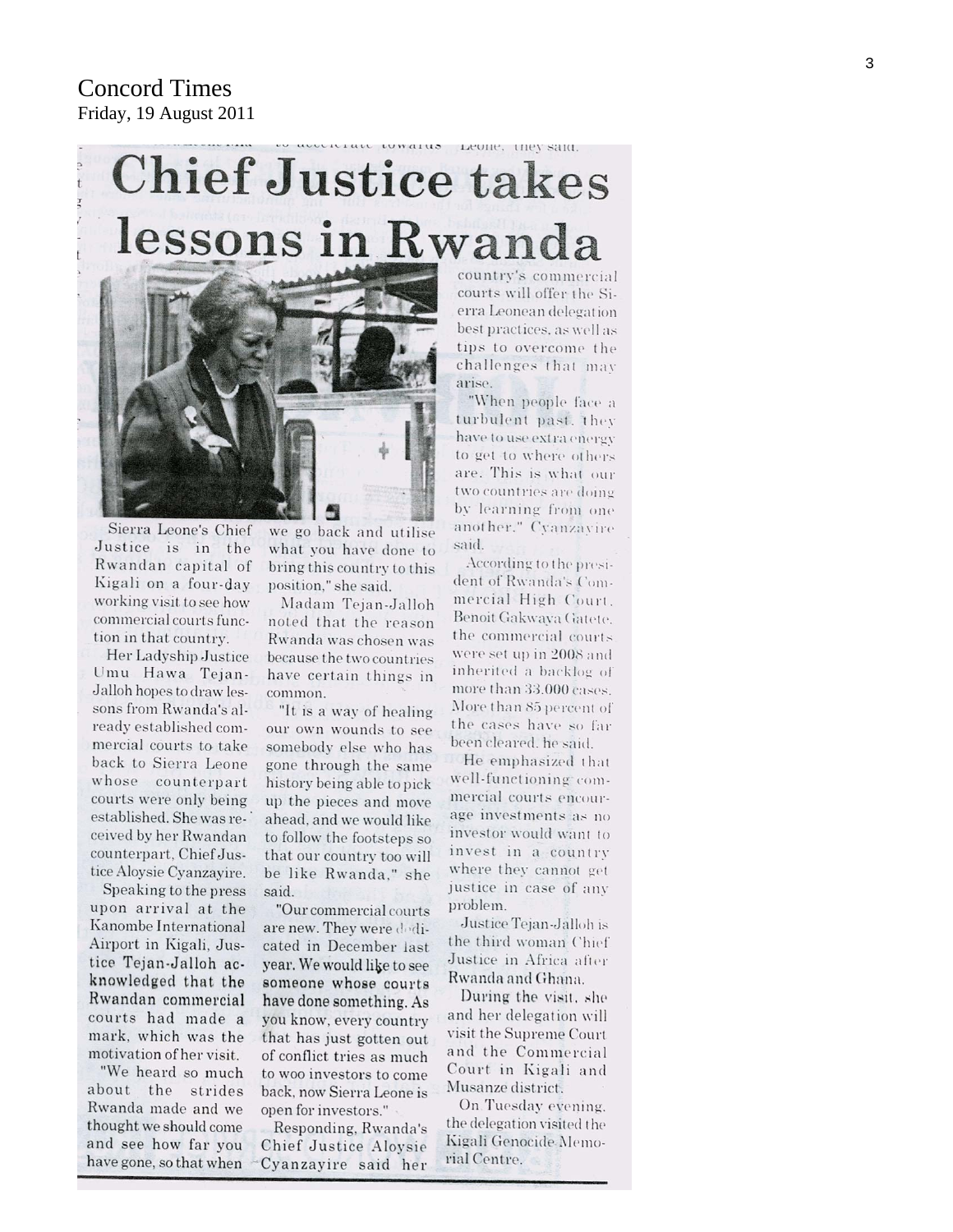#### The Los Angeles Times

Monday, 22 August 2011

#### **Rwanda genocide trials leave a mixed legacy**

By Christopher Goffard, Los Angeles Times

The country's community-based *gacaca* court system was seen as the most practical way to heal the rift between Hutus and Tutsis. But it hasn't quite worked out that way.

Issa Munyangaju is willing to tell his story, but he requires a beer. He sips a Primus in a dim concrete bar and talks about the houseboy he shot during the genocide.

They were friends, he says, until they came to a roadblock manned by Hutu militiamen. They gave Munyangaju, also Hutu, a gun. They told him he would be killed if he didn't execute his friend, whose ethnic group, the Tutsis, had been targeted for extermination.

"I followed their orders," Munyangaju, 44, says. He put a bullet in the young man's stomach, and was within earshot when another shot finished him off.

While he was in prison, government officials visited to tout the benefits of confessing at a type of trial known as *gacaca* (pronounced ga-CHA-cha), a radical experiment in community justice. *Gacaca* translates from the Kinyarwanda tongue as "justice on the grass," and many such trials played out on fields, atop hills and under trees. There were no lawyers, and instead of professional judges, panels of elders determined guilt or innocence.

Munyangaju says his confession at his *gacaca* reduced his prison time from 30 years to 10 and helped ease the burden of his guilt. "Now I can go to heaven," he says.

The ethnic massacres claimed more than 800,000 Tutsis and their perceived allies in 1994. When the trials began eight years later, Rwanda's government argued that the *gacaca* process would not only relieve prisons bursting with genocide suspects, but would accelerate cases that might take decades to unfold in conventional courts hobbled by the slaughter of much of the trained judiciary.

Survivors would learn who killed their loved ones and where to find the bodies. Killers who confessed would receive reduced sentences and the chance to reenter society. Ultimately, it was hoped, there would be reconciliation.

But as the courts hear the last of more than 1 million cases, the trials' legacy is sharply contested. In a recent report titled "Justice Compromised," advocacy group Human Rights Watch contends that the process has been used to settle personal beefs, as well as to silence journalists, activists and outspoken officials.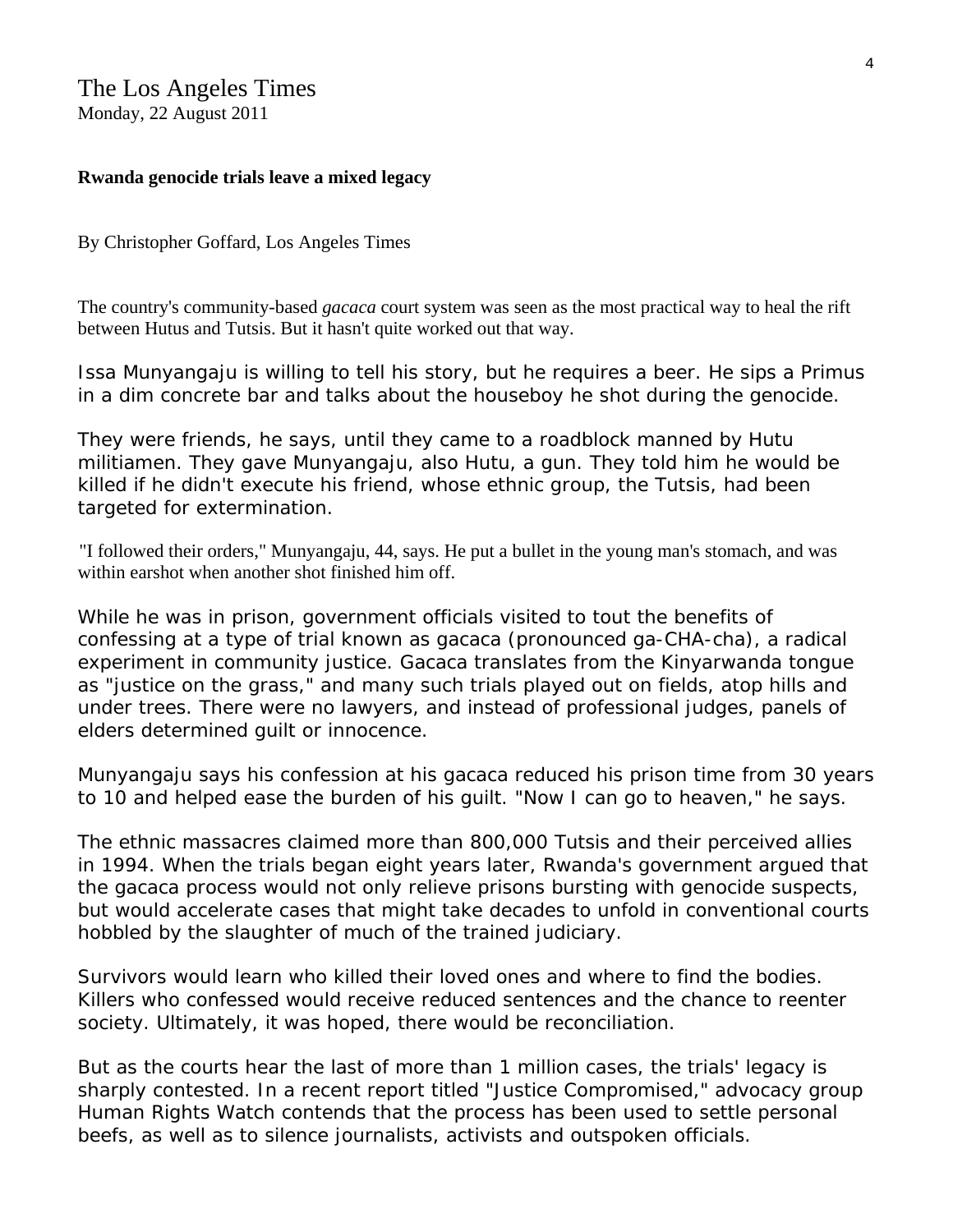The report says the courts have ignored widespread killings attributed to the Rwandan Patriotic Front, the party that halted the genocide and now runs the country.

The report also cites the lack of "fair trial rights" for the accused, such as access to lawyers, and decries poorly trained volunteer judges, unencumbered by evidentiary rules, who sometimes rely heavily on hearsay.

Munyangaju says that upon his release from prison, he found that his wife had been impregnated by another man, and in revenge he implicated the man in genociderelated attacks. Later, he says, he admitted that he had lied.

Now he sits on a plastic chair by the road and repairs shoes, earning barely enough to support his wife and two children. His house is crumbling. He tried to breed goats, but someone killed them, and now he is suspicious of his neighbors. Maybe someone from a survivor's family did it; he can't be sure.

"I don't know who killed my goats," he says. "That person can come kill me. I think everyone might be the one who killed my goats."

The genocide began in April 1994, when Hutu extremists seized on the killing of Rwanda's president to unleash soldiers, militias and the Hutu people against the minority Tutsis.

Radios blared orders to exterminate Tutsis like cockroaches; an estimated threefourths of the Tutsi population was massacred. Yet it has been Hutus, the country's majority ethnic group, who often sit in judgment of other Hutus in *gacaca* court.

"In the beginning, it was very difficult to understand how Hutu can judge other Hutu," said Naphtal Ahishakiye, 37, who works for a survivors group. He lost both parents and four brothers, and escaped the militias by hiding in a river under the roots of a tree, his body submerged for weeks, until his skin turned white and sloughed off his arms. As he recovered, he hungered for revenge.

"Just after the genocide, as survivors, we thought killers should be killed also," he said. "It was hard to think about any other kind of punishment."

He said he came to appreciate the *gacaca* process, where he confronted some of his family's killers, who happened to be neighbors and, before the genocide, friends. Some remain in prison; some are fulfilling their sentences in public service projects.

"There is no village for survivors [and another] village for Hutus," he said. "We live together and there is nothing to do. You cannot take revenge."

Because of the relatively light sentences many receive at *gacaca* trials, even some of the system's supporters don't hesitate to call it "half-amnesty."

Among them is Reverien Interayamahanga, 39, a researcher at the Institute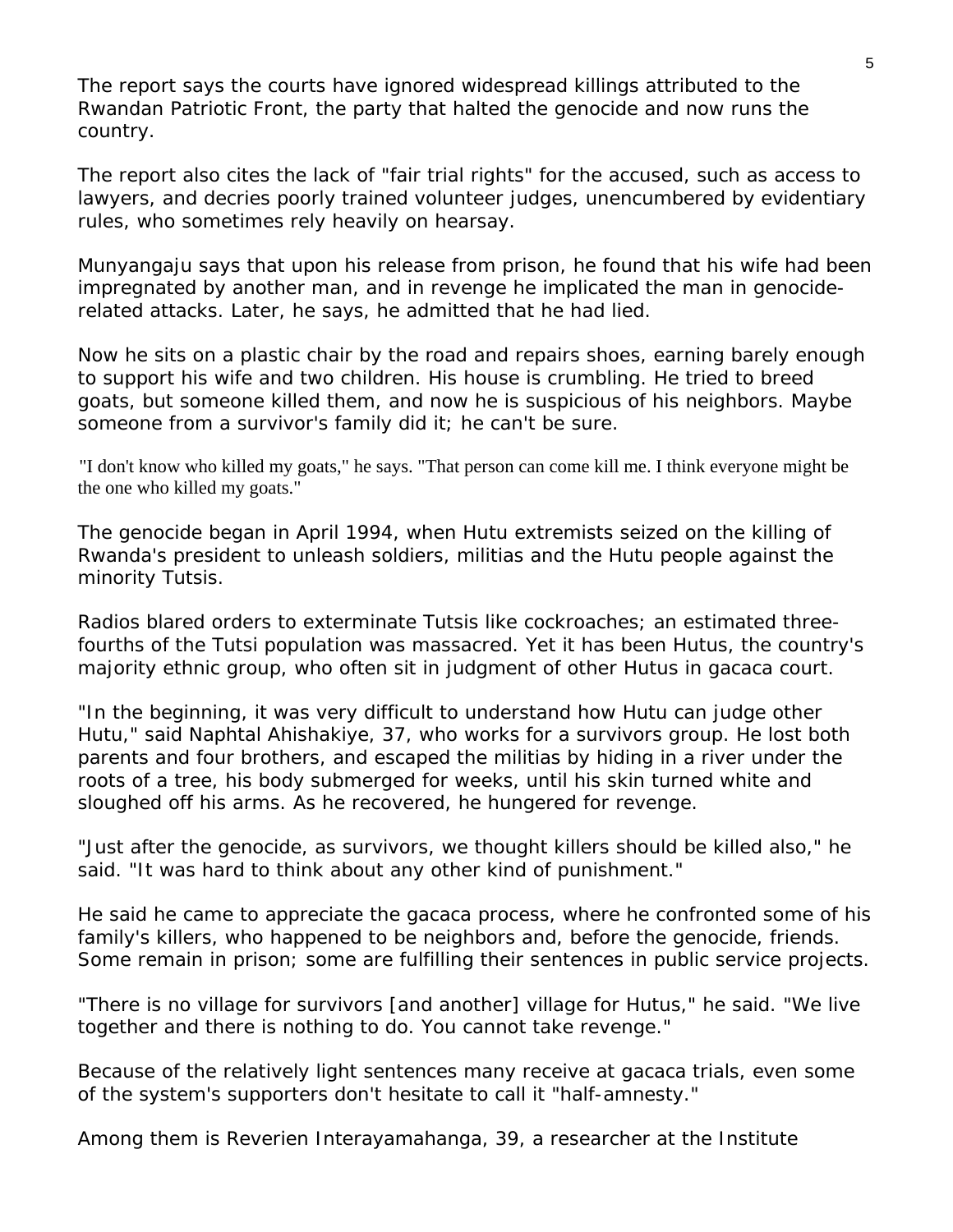Asia Tribune Monday, 22 August 2011

#### **Sri Lanka may invoke Universal Jurisdiction to contain LTTE rump**

Jinadasa Bamunuarachchi, BA MA - Attorney-at-Law

Following the conclusion of separatist war in 2009, Sri Lanka is currently facing a number of crucial challenges at home and out of its national boundaries. Although the LTTE is militarily defeated in Sri Lanka and its striking capability is destroyed its prevalence in the international arena and its operational capacity in diverse forms remains to date intact.

It is known that SL Government has obtained the services of a PR firm in London for image building; nothing constructive has been done to contain the LTTE propaganda bombardment and its criminal activities across the globe. This seems to be the most difficult task of the government as it lacks resources and competent people at its disposal.

LTTE activists who have fled the country after commiting henious crimes at home claimed asylum in countries that offer safety and international protection to persons escaping persecution, and thus these countries have become safe havens for wanted criminals. Upon receiving asylum they continue to work for and further their political ends with the help of state benefits that are being offered to refugees. Following the riots in 1983 mass migaration to Europe occurred under the patronage of LTTE international wing. This was well organised campaign and they had established a unit that provided advice and guidence topeople who aspire to migrate for various reasons. Sinhala and Muslim underworld criminals too arrived in Europe using this route paying massive sums to the outfit.

LTTE rump in Europe is engaged in systematic and persistent campaign to brand Sri Lanka as a lawless country that is unsafe to live in. This is being done to facilitate their human trafficking programme for economic reasons. A number of their vessels are in the international waters carrying people to Europe, Canada and Australia. International drug dealers of LTTE supplying narcotics to Asian region are the biggest fund raisers of the rump. LTTE rump has become the successors to the LTTE business empire. The massive income generated through the supermarket chain of the LTTE in the United Kingdom provides the biggest cash flow to its criminal activities. Sri Lanka has so far failed to adequately arrest the international criminal activities of the rump. It is therefore worthwhile to study the availability of international legal apparatus to contain the illegal operations and criminal activities of the LTTE carrying on outside Sri Lanka.

Universal jurisdiction is one apparatus that is available to states to deal with such situations. This apparatus is of course available for use only under scope of international legal mechanism.

Universal Jurisdiction is a principle in public international law as opposed to private international law whereby states claim criminal jurisdiction over persons whose alleged criminal activities were committed outside the boundaries of the prosecuting state, regardless of nationality, country of residence, or any other relation with the prosecuting country. The state backs its claim on the grounds that the crime committed is considered a crime against all, which any state is authorized to punish, as it is too serious to tolerate jurisdictional arbitrage.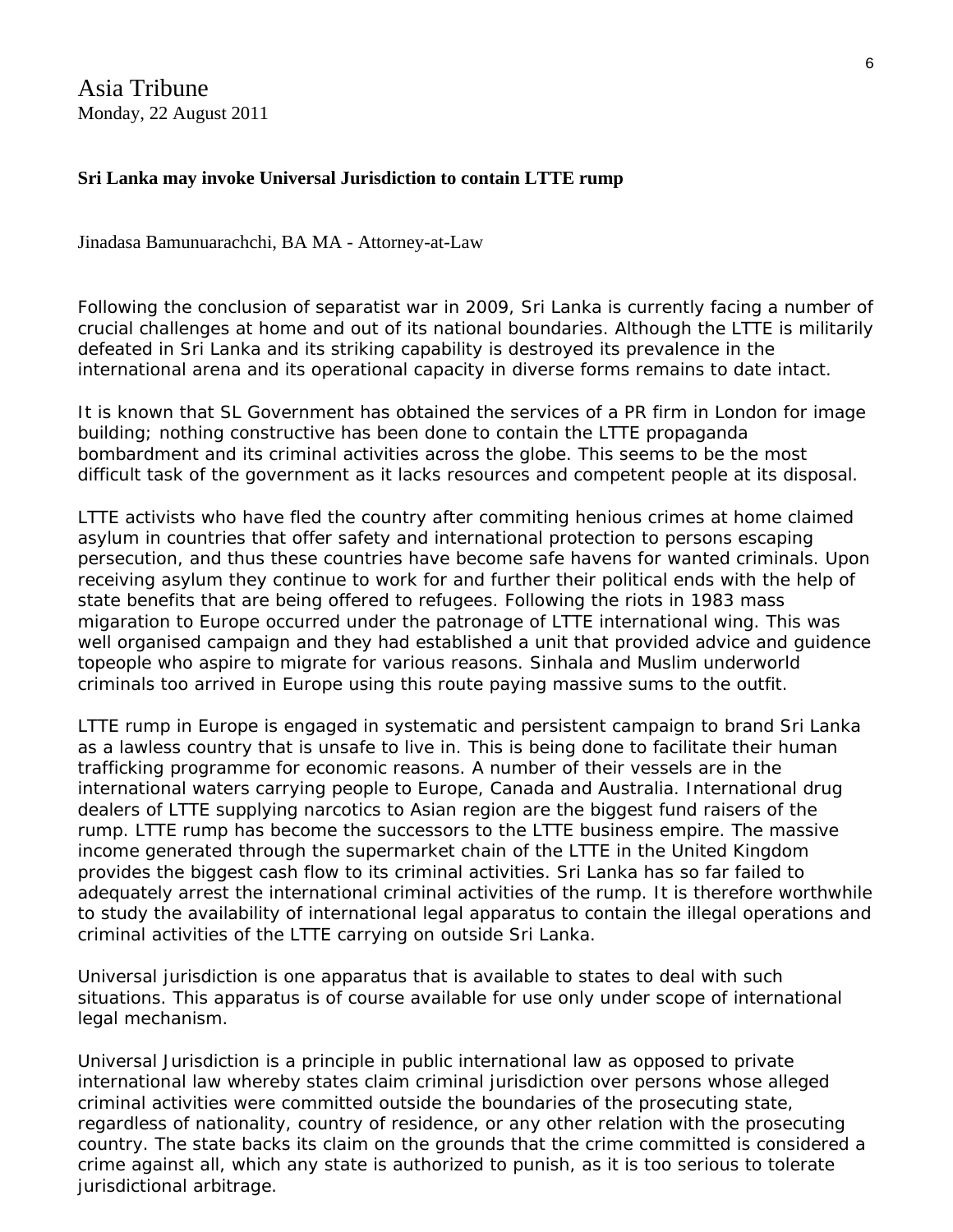The concept of universal jurisdiction is therefore closely linked to the idea that certain international norms are erga omnes, or owed to the entire world community, as well as the concept of *jus cogens* – that certain international law obligations are binding on all states and cannot be modified by treaty.

According to critics, the principle justifies a unilateral act of wanton disregard of the sovereignty of a nation or the freedom of an individual concomitant to the pursuit of a vendetta or other ulterior motives, with the obvious assumption that the person or state thus disenfranchised is not in a position to bring retaliation to the state applying this principle.

The concept received a great deal of prominence with Belgium's 1993 law of universal jurisdiction, which was amended in 2003 in order to reduce its scope following a case before the International Court of Justice regarding an arrest warrant issued under the law, entitled Case Concerning the Arrest Warrant of 11 April 2000 (Democratic Republic of the Congo v. Belgium). The creation of the International Criminal Court (ICC) in 2002 reduced the perceived need to create universal jurisdiction laws, although the ICC is not entitled to judge crimes committed before 2002.

According to some critics a proponent of universal jurisdiction, certain crimes pose so serious a threat to the international community as a whole, that states have a logical and moral duty to prosecute an individual or organization responsible for it; no place should be a safe haven for those who have committed serious offences such as Human trafficking and drug dealing nucl

On 14 February 2002 the International Court of Justice in the ICJ Arrest Warrant Case concluded that State officials did have immunity under international law while serving in office. The court also concluded that immunity was not granted to State officials for their own benefit, but instead to ensure the effective performance of their functions on behalf of their respective States. The court stated that when abroad, State officials enjoy full immunity from arrest in another State on criminal charges, including charges of war crimes or crimes against humanity. The ICJ did qualify its conclusions, stating that State officers "may be subject to criminal proceedings before certain international criminal courts, where they have jurisdiction. Examples include the International Criminal Tribunal for the former Yugoslavia, and the International Criminal Tribunal for Rwanda . . . , and the future International Criminal Court."

In 2003 Charles Taylor, the former president of Liberia, was served with an arrest warrant by the Special Court for Sierra Leone (SCSL) that was set up under the auspices of a treaty that binds only the United Nations and the Government of Sierra Leone. This is different from the International Criminal Tribunal for the former Yugoslavia and the International Criminal Tribunal for Rwanda (that were specifically mentioned in the *ICJ Arrest Warrant Case*), that were set up under the UN Security Council, acting under Chapter VII of the United Nations Charter that grant powers to the Security Council that are binding on all UN member states. In this respect the SCSL is more like the International Criminal Court that although it denies immunity to Heads of State, States that are parties to the Rome Statute would be in violation of the ICJ ruling if they handed over a visiting head of state of a nonparty State to the ICC.

LTTE activists are mostly operating in the UK, France Switzerland Germany, Denmark, Norway, Netherland, Belgium, Italy, Spain Australia Canada and to some extent in certain East European countries. Many of these countries have their own arrangement and legal provision to enforce Universal Jurisdiction. These countries have at one point or other sought to encompass the provision of their national laws in relation to Universal jurisdiction.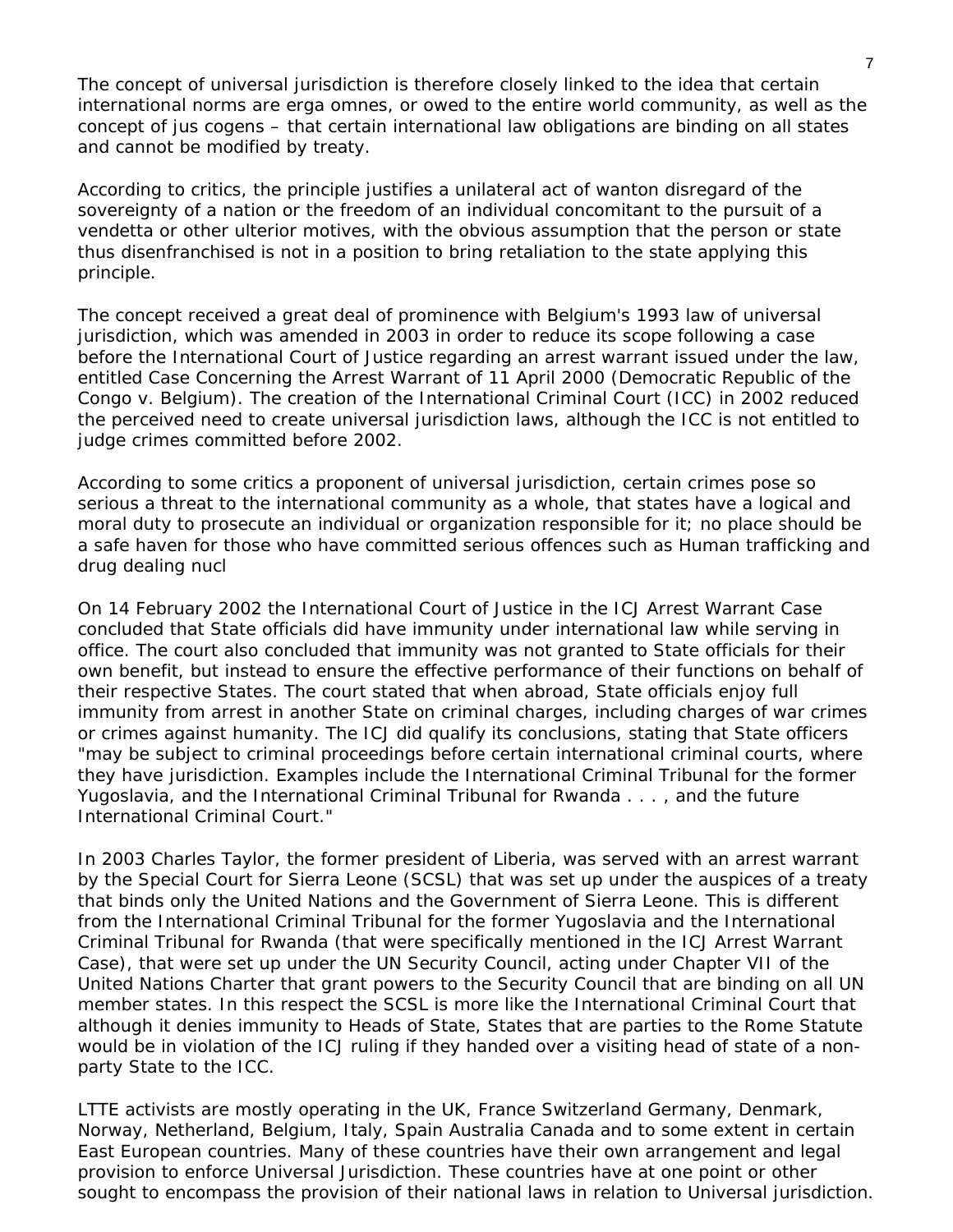#### **United Kingdom**

The United Kingdom has asserted universal jurisdiction over war crimes under the Geneva Conventions Act, and over a few other offences of exceptional gravity, because of its international obligations and its commitment to ensuring that there is no impunity for those accused of such crimes. That commitment is unwavering.

It is important, however, that universal jurisdiction cases should be proceeded within the UK only on the basis of solid evidence that is likely to lead to a successful prosecution otherwise there is a risk of damaging its ability to help in conflict resolution or to pursue a coherent foreign policy.

An offence is generally only triable in the jurisdiction where the offence took place, unless a specific statute enables the UK to exercise extra-territorial jurisdiction. Following instances can be tried under under universal jurisdiction.

- Sexual offences against children (s. 72 of the Sexual Offences Act 2003
- Murder and manslaughter (ss. 9 and 10 of the Offences Against the Person Act 1861)
- Fraud and dishonesty (Criminal Justice Act 1993 Part 1)
- Terrorism (ss. 59, 62-63 of the Terrorism Act 2000)
- Bribery (s. 109 of the Anti-terrorism, Crime and Security Act 2001)

In December 2009 a court in London issued an arrest warrant for Tzipi Livni in connection with accusations of war crimes in the Gaza Strip during Operation Cast Lead (2008–2009). The warrant was issued on 12 December and revoked on 14 December 2009 after it was revealed that Livni had not entered British territory. The warrant was later denounced as "cynical" by the Israeli foreign ministry, while Livni's office said she was "proud of all her decisions in Operation Cast Lead". Livni herself called the arrest warrant "an abuse of the British legal system." Similarly a January visit to Britain by a team of Israel Defense Force (IDF) was cancelled over concerns that arrest warrants would be sought by pro-Palestinian advocates in connection with allegations of war crimes under laws of universal jurisdiction

#### **France**

The article 689 of the *code de procédure pénale* states the infractions that can be judged in France, when they were committed outside French territory either by French citizens or foreigners.

The following infractions may be prosecuted:

Torture, Terrorism, Nuclear smuggling, Naval piracy, Air plane hijacking

#### **Belgium**

In 1993, Belgium's Parliament voted a "law of universal jurisdiction" (sometimes referred to as "Belgium's genocide law"), allowing it to judge people accused of war crimes, crimes against humanity or genocide. In 2001, four Rwandan citizens were convicted and given sentences from 12 to 20 years' imprisonment for their involvement in 1994 Rwandan genocide.

There was an explosion of suits: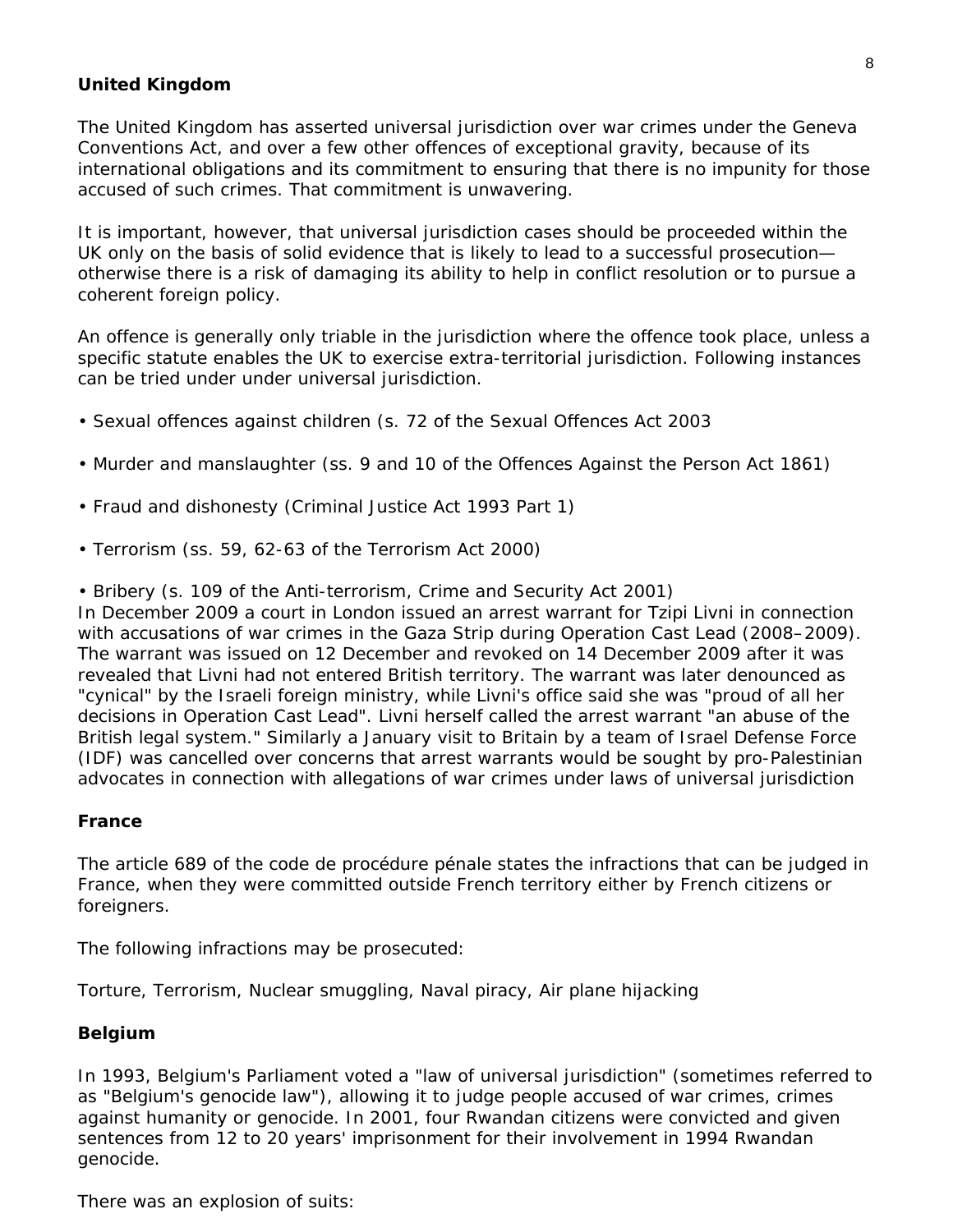• Prime Minister Ariel Sharon was accused of involvement in the 1982 Sabra-Shatila massacre in Lebanon, conducted by a Christian militia

• Israelis deposed a suit against Yasser Arafat for his responsibility for terrorist actions

• In 2003, Iraqi victims of a 1991 Bagdad bombing deposed a suit against George W Bush Colin Powell and Dick Cheney.

Confronted with this sharp increase in deposed suits, Belgium established the condition that the accused person must be Belgian or present in Belgium. An arrest warrant was issued in 2000 under this law against the then Minister of Foreign Affairs of the Democratic People's Republic of the Congo was challenged before the International Court of Justice in the case entitled *ICJ Arrest Warrant Case.* The ICJ's decision issued on 14 February 2002 found that it did not have jurisdiction to consider the question of universal jurisdiction, instead deciding the question on the basis of immunity of high ranking State officials. However, the matter was addressed in separate and dissenting opinions, such as the separate opinion of President Guillaume who concluded that universal jurisdiction exists only in relation to piracy; and the dissenting opinion of Judge Oda who recognised piracy, hijacking, terrorism and genocide as crimes subject to universal jurisdiction.

On 1 August 2003, Belgium repealed the law on universal jurisdiction, and introduced a new law on extraterritorial jurisdiction similar to or more restrictive than that of most other European countries. However, some cases that had already started continued. These included those concerning the Rwandan genocide, and complaints filed against the Chadian ex-President Hissène Habré (dubbed the "African Pinochet ). In September 2005, Habré was indicted for crimes against humanity, torture, war crimes and other human rights violations by a Belgian court. Arrested in Senegal following requests from Senegalese courts, he is now under house arrest and waiting for (an improbable) extradition to Belgium.

#### **Canada**

To implement the Rome Statute, Canada passed the Crimes Against Humanity and War Crimes Act. Michael Byers, a University of British Columbia law professor, has argued that these laws go further than the Rome Statute, providing Canadian courts with jurisdiction over acts pre-dating the ICC and occurring in territories outside of ICC member-states; "as a result, anyone who is present in Canada and alleged to have committed genocide, torture anywhere, at any time, can be prosecuted [in Canada.

It very important for the Sri Lankan authorities to pursue Canadian situation to deal with LTTE rump in that country as no such attempt have hiterto have made.

#### **Spain**

Spanish law recognizes the principle of the universal jurisdiction. Article 23.4 of the Judicial Power Organization Act (LOPJ), enacted on 1 July 1985, establishes that Spanish courts have jurisdiction over crimes committed by Spaniards or foreign citizens outside Spain when such crimes can be described according to Spanish criminal law as genocide, terrorism, or some other, as well as any other crime that, according to international treaties or conventions, must be prosecuted in Spain. On 25 July 2009 the Spanish Congress passed a law that limits the competence of the Audiencia Nacional under Article 23.4 to cases in which Spaniards are victims, there is a relevant link to Spain, or the alleged perpetrators are in Spain. The law still has to pass the Senate, the high chamber, but passage is expected because it is supported by both major parties.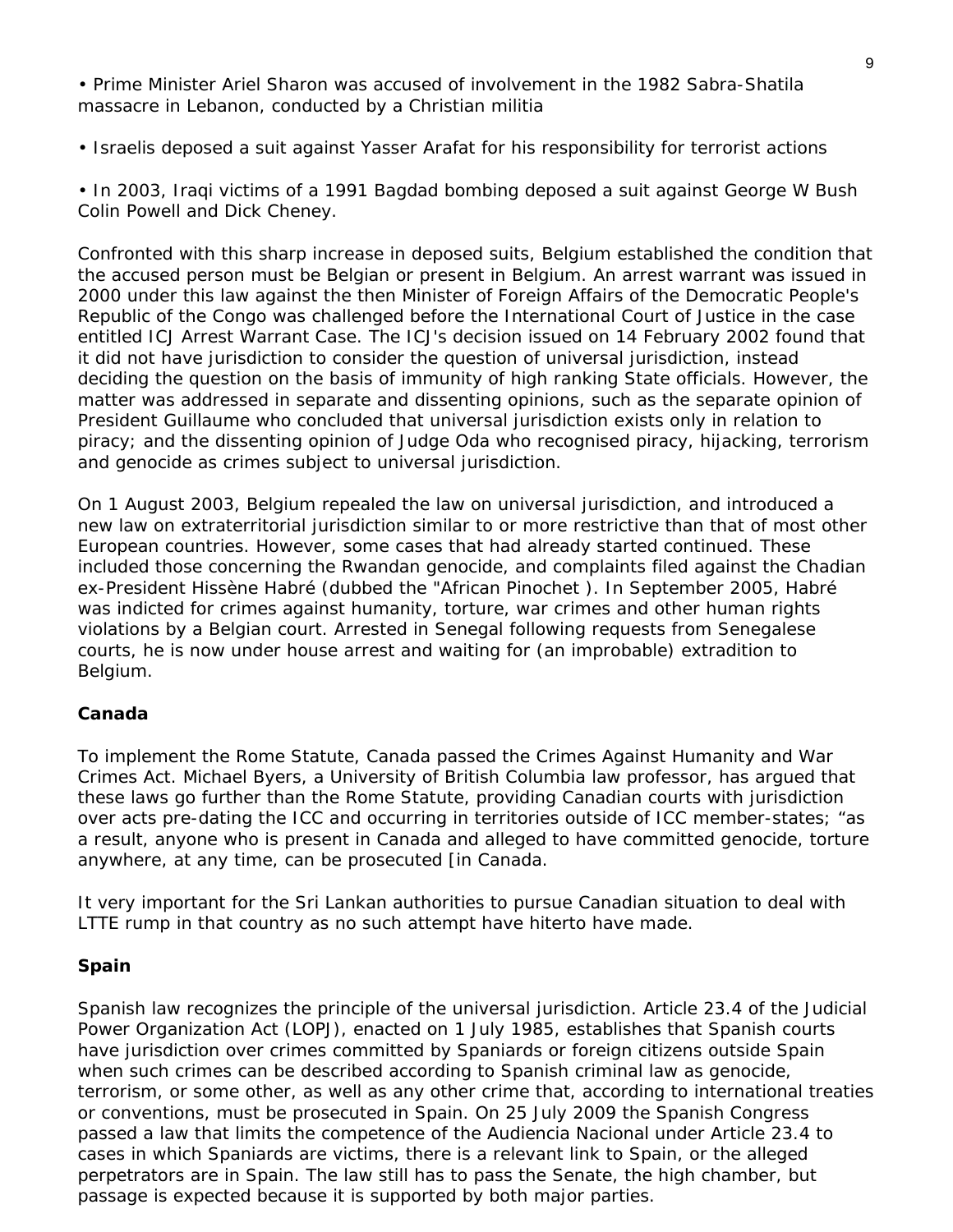In 1999, Nobel peace prize winner Rigoberta Menchú brought a case against the Guatemalan military leadership in a Spanish Court. Six officials, among them Efraín Ríos Montt and Óscar Humberto Mejía, were formally charged on 7 July 2006 to appear in the Spanish National Court after Spain's Constitutional Court ruled in September 2005, the Spanish Constitutional Court declaration that the "principle of universal jurisdiction prevails over the existence of national interests", following the Menchu suit brought against the officials for atrocities committed in the Guatemalan Civil War.

In June 2003, Spanish judge Baltasar Garzón jailed Ricardo Miguel Cavallo a former Argentine naval officer, who was extradited from England to Spain pending his trial on charges of genocide and terrorism relating to the years of Argentina's military dictatorship.

On 11 January 2006 the Spanish High Court accepted to investigate a case in which seven former Chinese officials, including the former President of China Jiang Zemin and former Prime Minister Li Peng were alleged to have participated in a genocide in Tibet. This investigation follows a Spanish Constitutional Court (26 September 2005) ruling that Spanish courts could try genocide cases even if they did not involve Spanish nationals. China denounced the investigation as an interference in its internal affairs and dismissed the allegations as "sheer fabrication". The case was shelved in 2010, because of a law passed in 2009 that restricted High Court investigations to those "involving Spanish victims, suspects who are in Spain, or some other obvious link with Spain.

#### **Australia**

The High Court of Australia confirmed the authority of the Australian Parliament, under the Australian Constitution, to exercise universal jurisdiction over War Crimes in the Polyukhovich v Commonwealth case of 1991. It is illegal for any Australian citizen or resident to engage in sexual relations with anyone under 16 years of age, anywhere in the world, and such an act is treated as an instance of child sex tourism, a severe crime punishable by a term of imprisonment of up to 17 years and this applies even in jurisdictions where such acts are legal because the age of consent is lower than 16.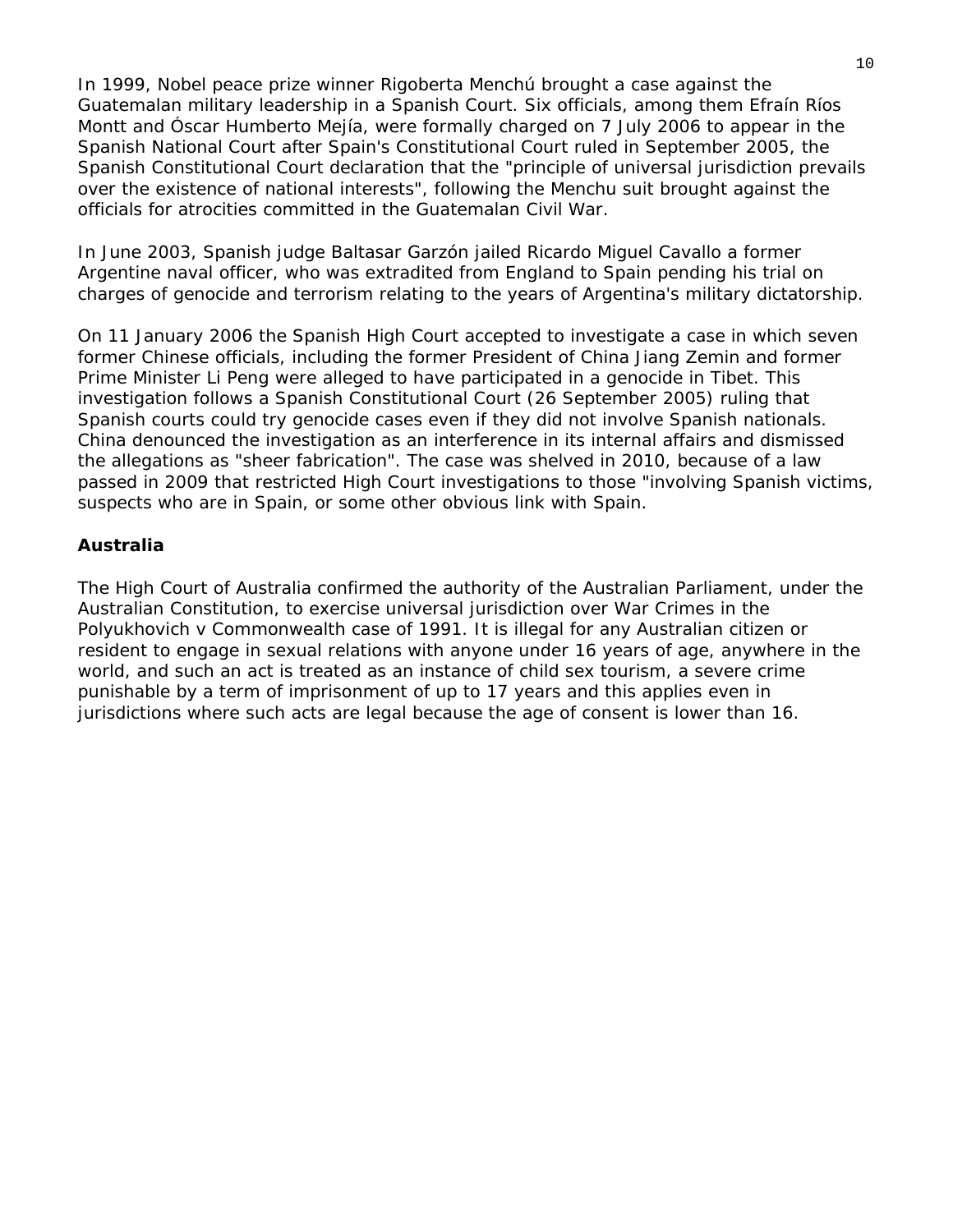### Northfield Patch Monday, 22 August 2011

#### **Northfield Legal Center to Assist War-Crimes Victims**

The International Criminal Court gives victims a role in trials.

By [Mary Schier](http://northfield.patch.com/users/mary-schier) 



Northfield attorney John Fossum's interest in international law has taken him around the globe.

He has worked for the U.S. State Department helping Afghan police and judges understand how trials work. He's taught Moraccoan lawyers how to manage multi-lawyer firms, something that has been allowed in the country only since 2008. His biggest endeavor involves assisting victims of genocide and other international war crimes whose cases are before the [International Criminal Court \(ICC\)](http://www.icc-cpi.int/Menus/ICC) at The Hague, Netherlands.

Fossum founded the [Reparations Center for Victims of War Crimes](http://www.warcrimesreparations.info/) in 2010 and currently represents one person seeking recognition as a victim.

"All of the current cases are tied up in the [Congo wars,](http://en.wikipedia.org/wiki/Second_Congo_War)" Fossum said of the court, which is supported by 116 countries, though not the United States. "These are civil wars that have spread out and have been going on for about 20 years."

The six investigations opened by the court so far involve "charges against humanity," such as conscripting child soldiers, sex slavery and mass murder. The active cases are against 24 individuals from Darfur, Sudan, the Democratic Republic of Congo, Central African Republic, Uganda and Kenya. Preliminary investigations also are under way in nine additional countries, including Korea, Colombia, Afghanistan and Honduras. The largest case involves more than 1,600 victims, each of whom must be recognized by the court.

"At this point, the reparations center is more of an idea than anything else," says Fossum. "It's a way of differentiating that part of what I do from what I do most of the time."

[Barbara Frey,](http://igs.cla.umn.edu/faculty/profile.php?UID=freyx001) director of the human rights program at the University of Minnesota's College of Liberal Arts and a human rights lawyer for more than 25 years, says Fossum is the only Minnesota lawyer she knows who has been approved to practice before the ICC, which is "a long bureaucratic process."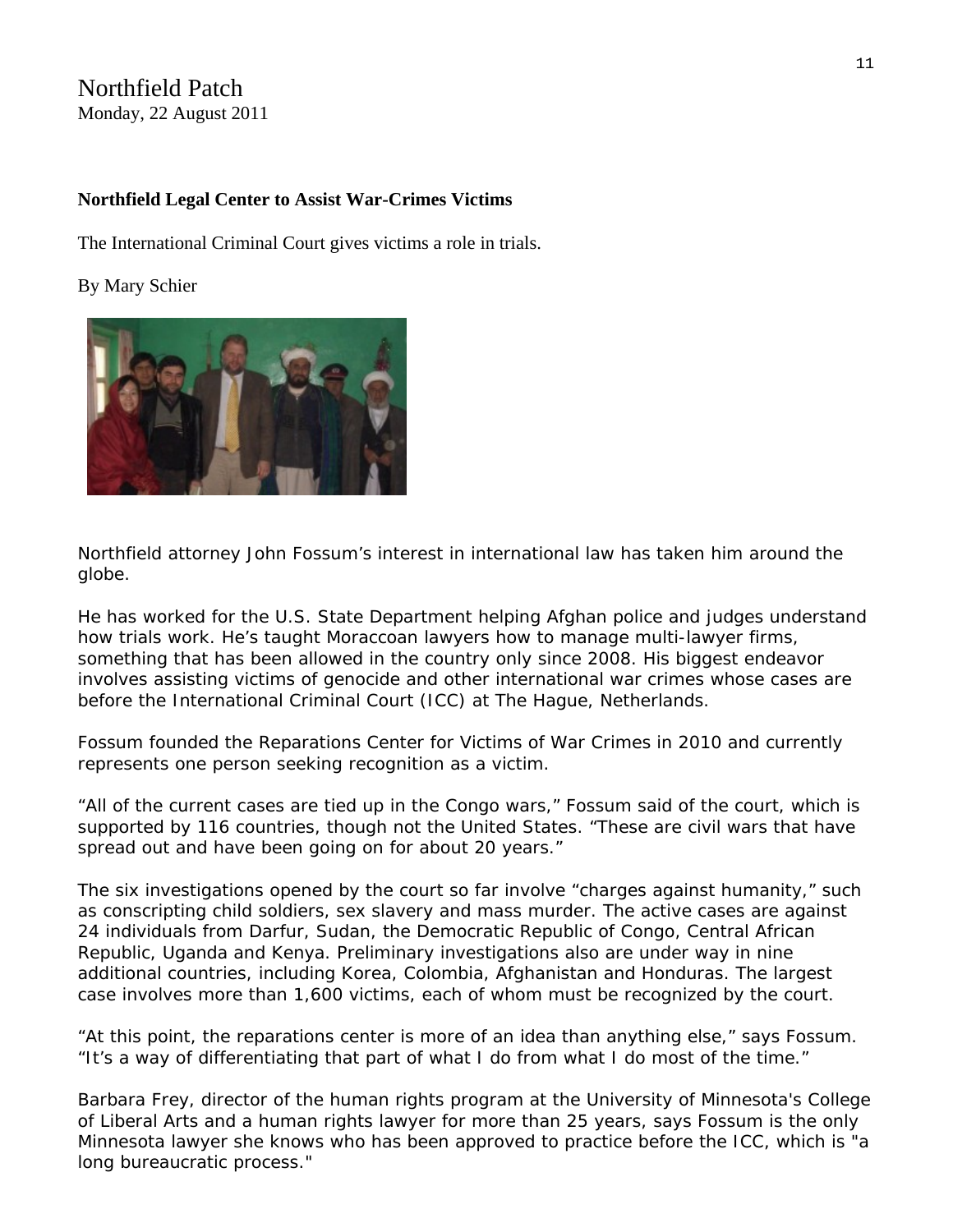He has twice taught Minnesota lawyers about the ICC through the [Minnesota State Bar](http://www.mnbar.org/sections/criminal-law/)  [Association's Criminal Law Section.](http://www.mnbar.org/sections/criminal-law/) 

"By going through the process as a lawyer, he is helping to educate attorneys about how this court works in practice, as opposed to in theory, which is how we often teach about it," said Frey, who noted that because the U.S. is not a party to the treaty creating the court there is a "reduced opportunity" for U.S. lawyers to participate.

#### **A different kind of law**

Founded in 2002, the ICC is the culmination of an idea that has been around since World War I. It re-emerged after the Nuremburg and Tokyo Tribunals after World War II, and again after special tribunals were needed to address crimes committed in Rwanda and the former Yugoslavia in the 1990s. The United Nations General Assembly created the court, but it operates independently of the U.N.

For an American lawyer, the ICC requires a significant change in perspective and a lot of patience, Fossum said. The court is modeled on the French system, which allows victims to be part of the prosecution of crimes.

"The victims have a limited opportunity to participate," he said. "The prosecutors prove up the case, but the victims can jump in and say, 'here's what you're missing.'"

For example, in the court's first case, which is against [Thomas Lubanga](http://www.lubangatrial.org/), who is accused of conscripting children for service in his militia in the Democratic Republic of the Congo, victims objected that the court should have included charges of sex slavery in the indictment against Lubanga. Judges eventually ruled it was too late to include those charges.

"The presence of a third party, like the victims, can slow things down," Fossum said, "but it increases the thoroughness of the process."

Unlike American courts, the ICC also does not allow for punitive damages—payments above expenses incurred for financial losses and physical and psychological distress.

"In reality, there is no reparation for what happened to many of these victims, but they get something," he said.

#### **A world of courts**

Legal systems vary widely across the globe, Fossum said. In Morocco, for example, practicing law has been legal only since the 1950s.

When Fossum spent nine months in Afghanistan in 2007 working with the U.S. State Department, translating legal concepts was a struggle. Working from Jalalabad and Kunduz, Fossum found that many judges in Afghanistan have never seen live testimony in their courts. Prosecutors prepare a dossier of charges, present it to the judge, and he then asks a few questions and decides the sentence.

In addition to encouraging the use of Afghanistan's criminal and civil legal code rather than tribal law, Fossum had to deal with literal translation difficulties.